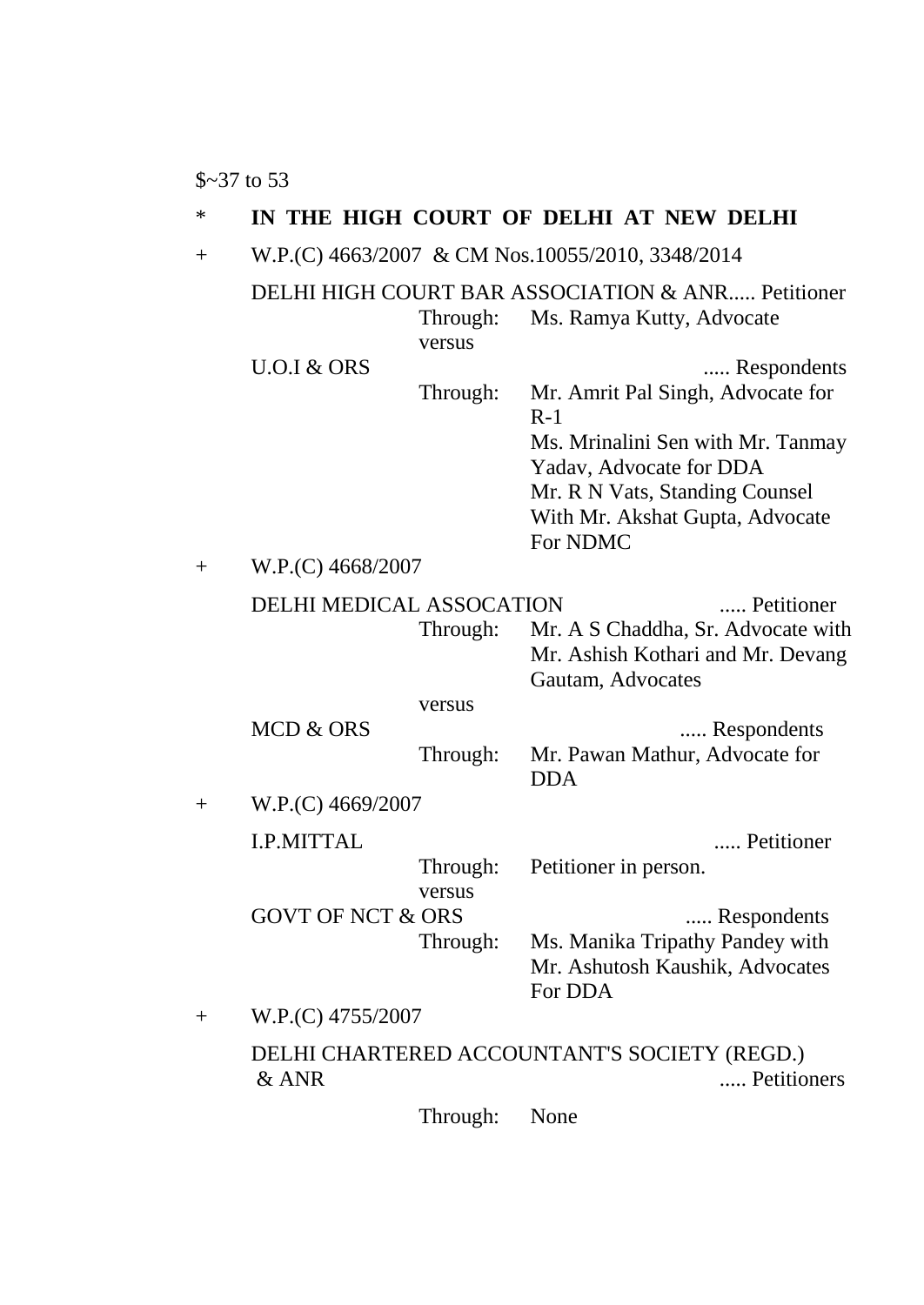|                                         |                                       | versus             |                                                                                                                                                                                                       |             |  |
|-----------------------------------------|---------------------------------------|--------------------|-------------------------------------------------------------------------------------------------------------------------------------------------------------------------------------------------------|-------------|--|
|                                         | UOI & ORS.                            | Through:           | Mr. Pradeep Kumar Jha, Advocate for<br>$R-1$<br>Ms. Mrinalini Sen with Mr. Tanmay<br>Yadav, Advocates for DDA<br>Mr. R N Vats, Standing Counsel with<br>Mr. Akshat Gupta, Advocate for<br><b>NDMC</b> | Respondents |  |
| W.P.(C) 4827/2007<br>$\hspace{0.1mm} +$ |                                       |                    |                                                                                                                                                                                                       |             |  |
|                                         | NORTHR INDIA REGIONAL COUNCIL         | Through:<br>versus | None                                                                                                                                                                                                  | Petitioner  |  |
|                                         | <b>UOI &amp; ORS</b>                  | Through:           | Mr. Dhanesh Relan, Standing<br>Counsel with Ms. Komal Sorout and<br>Ms. Kajri Gupta, Advocates<br>Mr. R N Vats, Standing Counsel with<br>Mr. Akshat Gupta, Advocate for<br><b>NDMC</b>                | Respondents |  |
| $\mathrm{+}$                            | W.P.(C) 4835/2007                     |                    |                                                                                                                                                                                                       |             |  |
|                                         | <b>INDIAN INSTITUTE OF ARCHITECTS</b> | Through:<br>versus | None                                                                                                                                                                                                  | Petitioner  |  |
|                                         | <b>UOI &amp; ORS</b>                  | Through:           | Mr. Dhanesh Relan., Standing<br>Counsel/DDA with Ms. Komal<br>Sorout and Ms. Kajri Gupta,<br>Advocate<br>Mr. R N Vats, Standing Counsel with<br>Mr. Akshat Gupta, Advocate for                        | Respondents |  |

+ W.P.(C) 4857/2007

THE INSTITUTE OF COMPANY SECRETARIES OF INDIA THRU ITS SECRETARY & CEO & ORS ..... Petitioners Through: Mr. R D Makheeja, Advocate

NDMC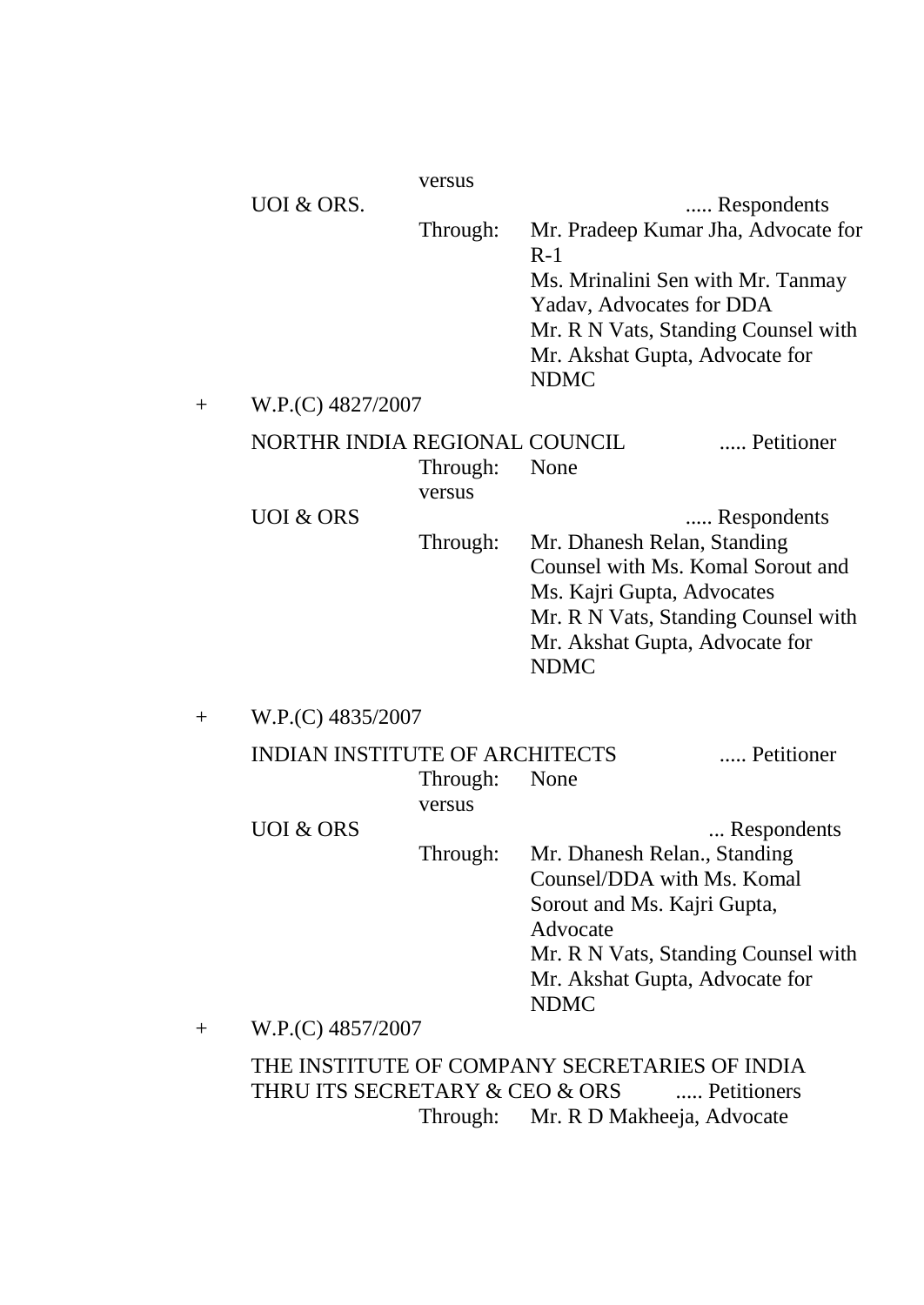|        |                                           | versus             |                                                                                                                                                                                                               |
|--------|-------------------------------------------|--------------------|---------------------------------------------------------------------------------------------------------------------------------------------------------------------------------------------------------------|
|        | <b>UOI &amp; ORS</b>                      | Through:           | Respondents<br>Mr. Dhanesh Relan, Standing<br>Counsel with Ms. Komal Sorout and<br>Ms. Kajri Gupta, Advocates for DDA<br>Mr. R N Vats, Standing Counsel with<br>Mr. Akshat Gupta, Advocate for<br><b>NDMC</b> |
| $^{+}$ | W.P.(C) 5174/2007                         |                    |                                                                                                                                                                                                               |
|        | <b>BAWA JEWELLERS P.LTD.</b>              | Through:<br>versus | Petitioner<br>Mr. Rajat Aneja, Advocate                                                                                                                                                                       |
|        | <b>UOI &amp; ORS</b>                      | Through:           | Respondents<br>Mr. Anurag Ahluwalia, CGSC/UOI<br>With Mr. Abhimanyu Singh,<br>Advocate<br>Mr. M K Singh, Advocate for DDA                                                                                     |
| $^{+}$ | W.P.(C) 5176/2007<br><b>ADARSH KAPOOR</b> | Through:<br>versus | Petitioner<br>Mr. Rajat Aneja, Advocate                                                                                                                                                                       |
| $^{+}$ | <b>UOI &amp; ORS</b><br>W.P.(C) 5179/2007 | Through:           | Respondents<br>Mr. Anurag Ahluwalia, CGSC/UOI<br>With Mr. Abhimanyu Singh,<br>Advocate<br>Ms. Manika Tripathy Pandey with<br>Mr. Asutosh Kaushik, Advocates<br>For DDA                                        |
|        | <b>ANIL CHAWLA</b>                        | Through:<br>versus | Petitioner<br>Mr. Rajat Aneja, Advocate                                                                                                                                                                       |
|        | UO & ORS                                  | Through:           | Respondents<br>Mr. Jagdeep Kumar Sharma,<br>Advocate<br>Mr. Anurag Ahluwalia, CGSC/UOI<br>With Mr. Abhimanyu Singh,                                                                                           |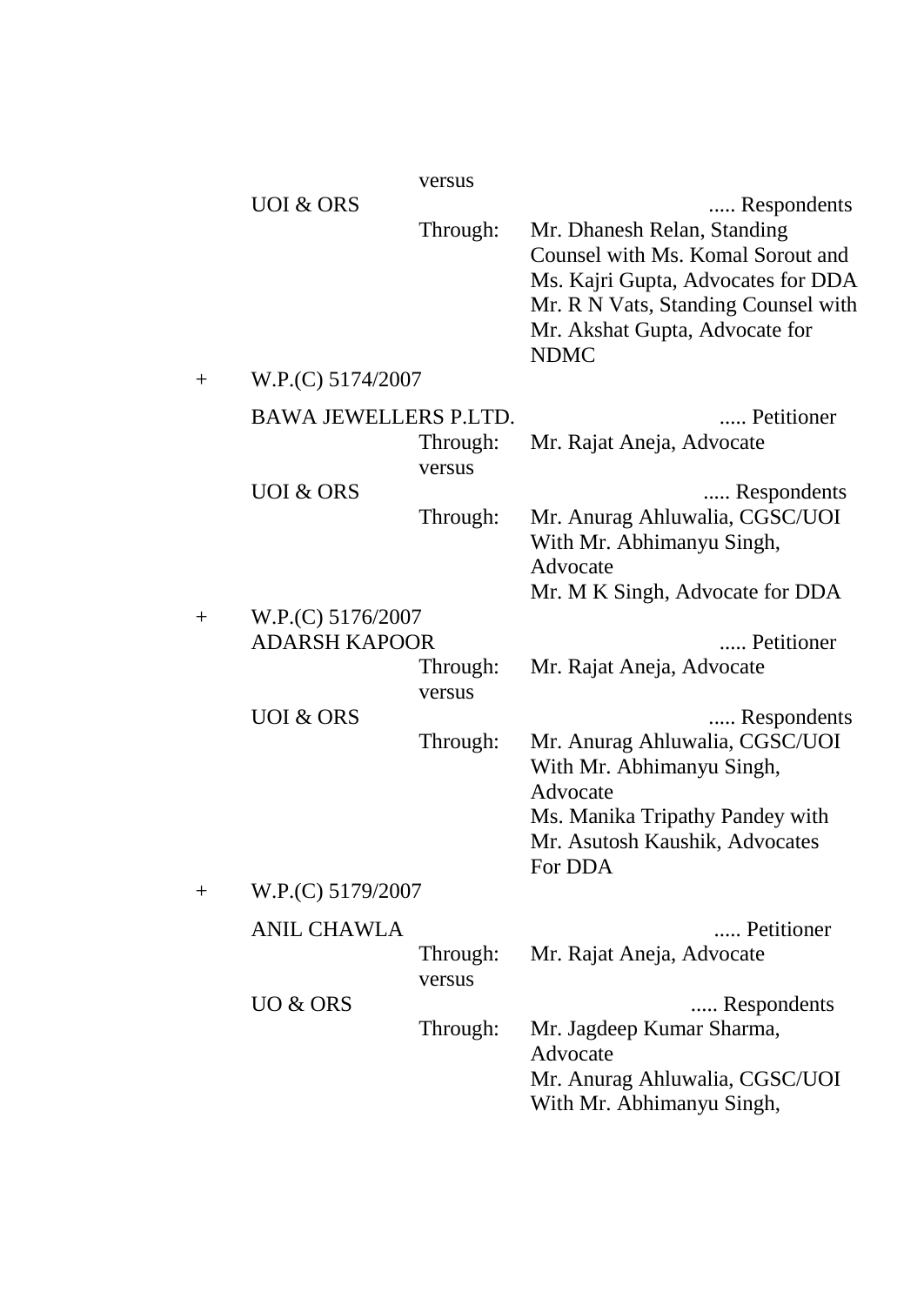Advocate Mr. Gyanendra Kumar, Advocate

|                    |                                                   |                    | Mr. Gyanendra Kumar, Advocate                                                                                                                           |  |  |
|--------------------|---------------------------------------------------|--------------------|---------------------------------------------------------------------------------------------------------------------------------------------------------|--|--|
| $^{+}$             | W.P.(C) 5465/2007                                 |                    |                                                                                                                                                         |  |  |
|                    | ITS PRESIDENT & ANR.                              |                    | THE INSTITUTE OF COST & WORKS ACCOUNTANTS THR.<br>Petitioners                                                                                           |  |  |
|                    |                                                   | Through:<br>versus | None                                                                                                                                                    |  |  |
|                    | <b>UOI &amp; ORS.</b>                             |                    | Respondents                                                                                                                                             |  |  |
|                    |                                                   | Through:           | Ms. Beenashaw N Soni with Mr.<br>Aakash Yadav, Advocate for DDA<br>Mr. R N Vats, Standing Counsel with<br>Mr. Akshat Gupta, Advocate for                |  |  |
|                    |                                                   |                    | <b>NDMC</b>                                                                                                                                             |  |  |
| $\hspace{.01in} +$ | W.P.(C) 6357/2007                                 |                    |                                                                                                                                                         |  |  |
|                    | KAROL BAGH TRADERS FEDERATION & ANR.  Petitioners |                    |                                                                                                                                                         |  |  |
|                    |                                                   | Through:<br>versus | None                                                                                                                                                    |  |  |
|                    | <b>UOI &amp; ORS.</b>                             |                    | Respondents                                                                                                                                             |  |  |
|                    |                                                   | Through:           | Ms. Beenashaw N Soni with Mr.<br>Aakash Yadav, Advocate for DDA<br>Mr. R N Vats, Standing Counsel with<br>Mr. Akshat Gupta, Advocate for<br><b>NDMC</b> |  |  |
| $\hspace{0.1mm} +$ | W.P.(C) 7526/2007                                 |                    |                                                                                                                                                         |  |  |
|                    | DIWAN HARISH CHAND & ANR                          | Through:<br>versus | Petitioners<br>None                                                                                                                                     |  |  |
|                    | N.D.M.C & ORS                                     |                    | Respondents                                                                                                                                             |  |  |
|                    |                                                   | Through:           | Ms. Manika Tripathy Pandey with                                                                                                                         |  |  |
|                    |                                                   |                    | Mr. Ashutosh Kaushik, Advocates                                                                                                                         |  |  |
|                    |                                                   |                    | Mr. R N Vats, Standing Counsel with<br>Mr. Akshat Gupta, Advocate for<br><b>NDMC</b>                                                                    |  |  |
|                    | W.P.(C) 9647/2007                                 |                    |                                                                                                                                                         |  |  |

+ W.P.(C) 9647/2007<br>BHARAT BHUSHAN JAIN BHARAT BHUSHAN JAIN ..... Petitioner Through: Mr. T Singh Dev with Mr. Tarun Verma, Advocates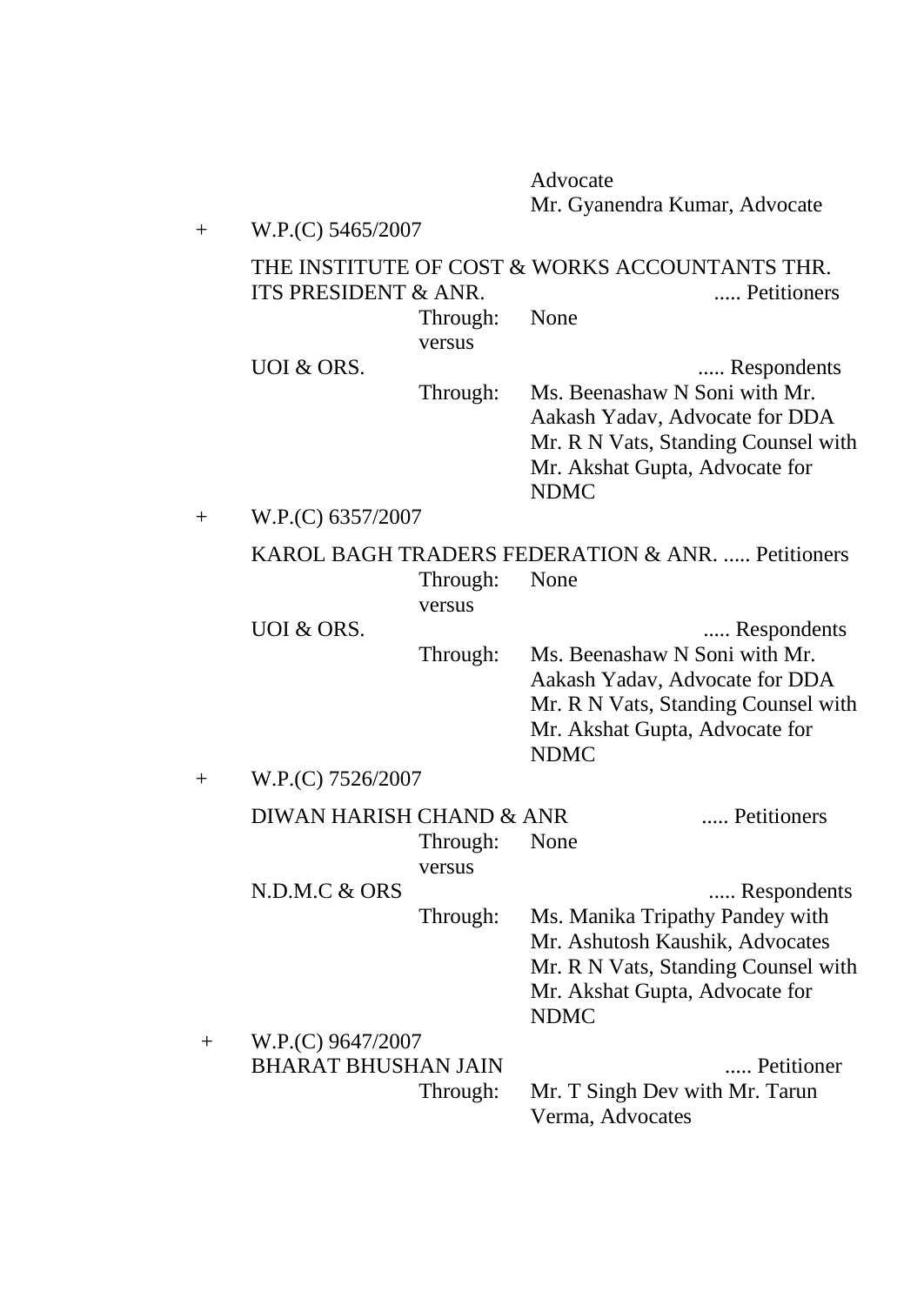UOI & ORS ...... Respondents Through: Ms. Manika Tripathy Pandey with Mr. Ashutosh Kaushik, Advocates for DDA

+ W.P.(C) 2925/2014 & CM Nos.6070/2014, 8168/2015

THE LEARNING TREE PALY SCHOOL ...... Petitioner Through: Mr. Amitabh Chaturvedi with Mr. Himesh Thakur, Advocates

#### versus

MONITORING COMMITTEE & ORS. ..... Respondents Through: Ms. Vinnie Sharma, Advocate for R-2 Mr. R N Vats, Standing Counsel with Mr. Akshat Gupta, Advocate for NDMC

+ W.P.(C) 3071/2014 & CM No.6430/2014

M.N. JHA ...... Petitioner

Through: Mr. S S Ray with Ms. Rakhi Ray, Advocates

versus

MONITORING COMMITTEE & ORS. ..... Respondents

Through: Ms. Vinnie Sharma, Advocate for R-2 Mr. R N Vats, Standing Counsel with Mr. Akshat Gupta, Advocate for NDMC

+ W.P.(C) 2336/2015 & CM No.4191/2015

BHOGAL VYOPAR SAMITI ...... Petitioner

Through: Mr. A K Tewari, Advocate with Mr. Vikramaditya Singh, Advocates

versus

SOUTH DELHI MUNICIPAL CORPORATION & ANR ...... Respondents

Through: None

**CORAM: HON'BLE THE CHIEF JUSTICE HON'BLE MR. JUSTICE V. KAMESWAR RAO**